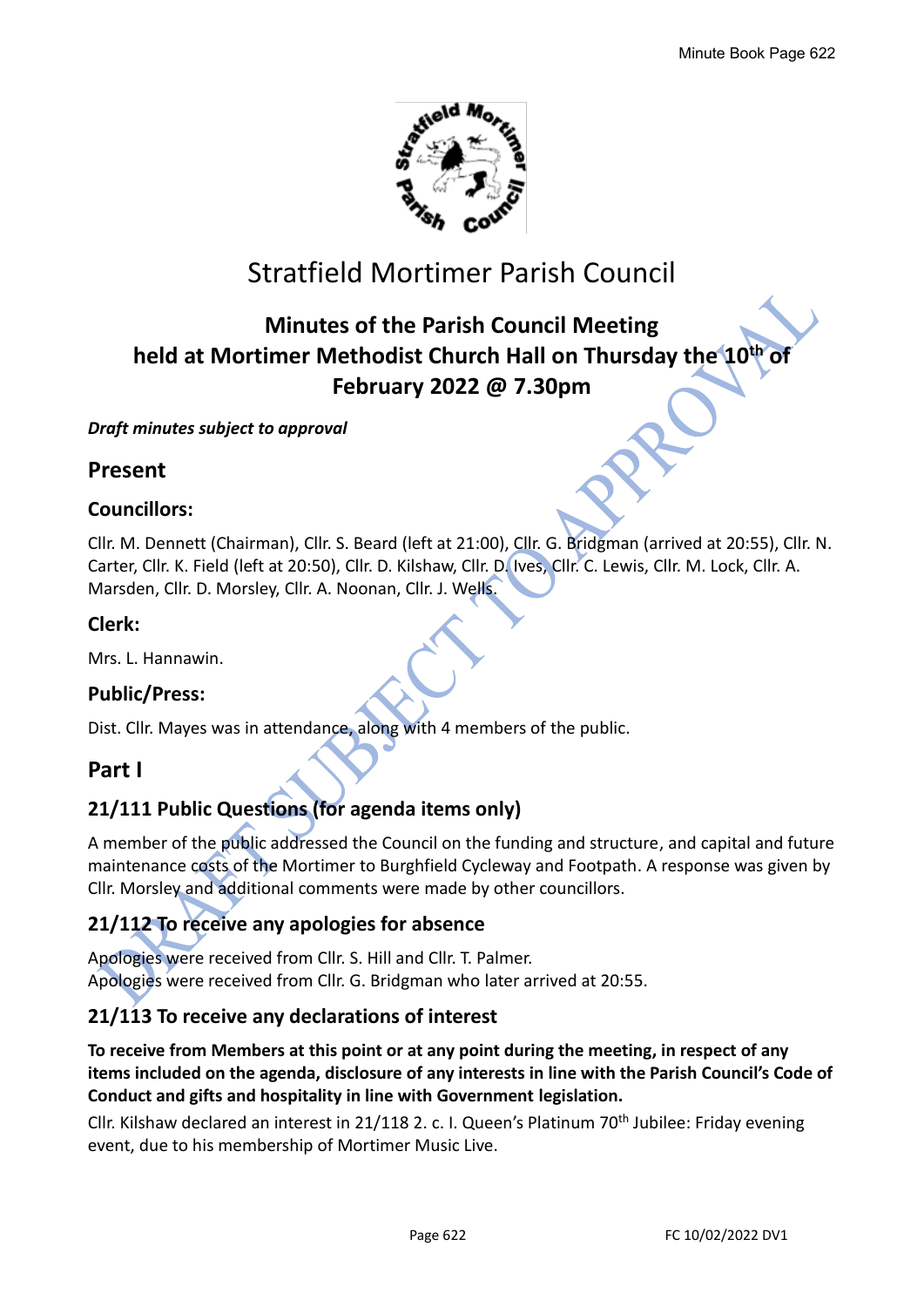# **21/114 Minutes of Last Meeting**

### **To resolve to APPROVE the Minutes of the Meeting of the Parish Council of the 13th of January 2022.**

**RESOLVED** with 1 abstention, that these minutes be approved for signature by the Chairman as a true and correct record of the meeting.

# **21/115 Clerk's Report**

**To receive a report from the Parish Clerk outlining actions taken following the meeting held on the 13th of January and other updates.**

#### **Updates**

- Community Speedwatch: The equipment has been delivered along with a demonstration of the Automatic Speed Watch Camera. Westcotec will be supplying a further tripod and the required software. Five councillors have undertaken the online training. Proposed locations need to be logged onto the system and approved for use by Thames Valley Police. The Council's insurance company will be informed, and contact will be made with West Berkshire Council's (WBC) Traffic and Road Safety Team.
- The precept request and a copy of SMPC's Summary 2022/2023 budget, which supports the precept submission, was submitted to WBC on the 24<sup>th</sup> January.
- Cllr. Lewis and the Clerk attended the online WBC Library Review. This was an informal session with representatives from several towns and parishes. In looking at the needs of communities it was identified that libraries can play a role in IT provision, social needs and reducing isolation, group activities and through its resources, support for both low-income families and those with income pressures. Areas lacking were identified as meeting the needs of all age groups, especially teenagers, promoting the resources available and the lack of education from an early age in how to use a library and its resources. Of those councils that make a voluntary contribution, most recognised that this was necessary to maintain a service and that such contributions give stakeholders a voice. The Clerk has requested further information about "Friends of Lambourn Library". This is a group which was established when Lambourn was in danger of losing its library and now supports the current WBC library provision in Lambourn.

WBC may undertake a further consultation depending on any proposed changes to the service.

In addition, the Clerk reported that a formal compliant had been received regarding the Council's service relating to its maintenance of historical records. This has been investigated and a resolution proposed. Confirmation that the resolution is acceptable is awaited.

# The report was received.

# **21/116 Items to be taken into private session**

#### **To determine which items, if any, of the Agenda should be taken with the public excluded.**

Cllr. Dennett proposed that agenda item 21/118 4. Adult Fitness Equipment be taken into Part II. Seconded Cllr. Kilshaw.

**RESOLVED** Unanimously.

**#** Cllr. Dennett proposed bringing forward agenda item 21/118 6. Mortimer to Burghfield Cycleway and Footpath.

Seconded Cllr. Morsley.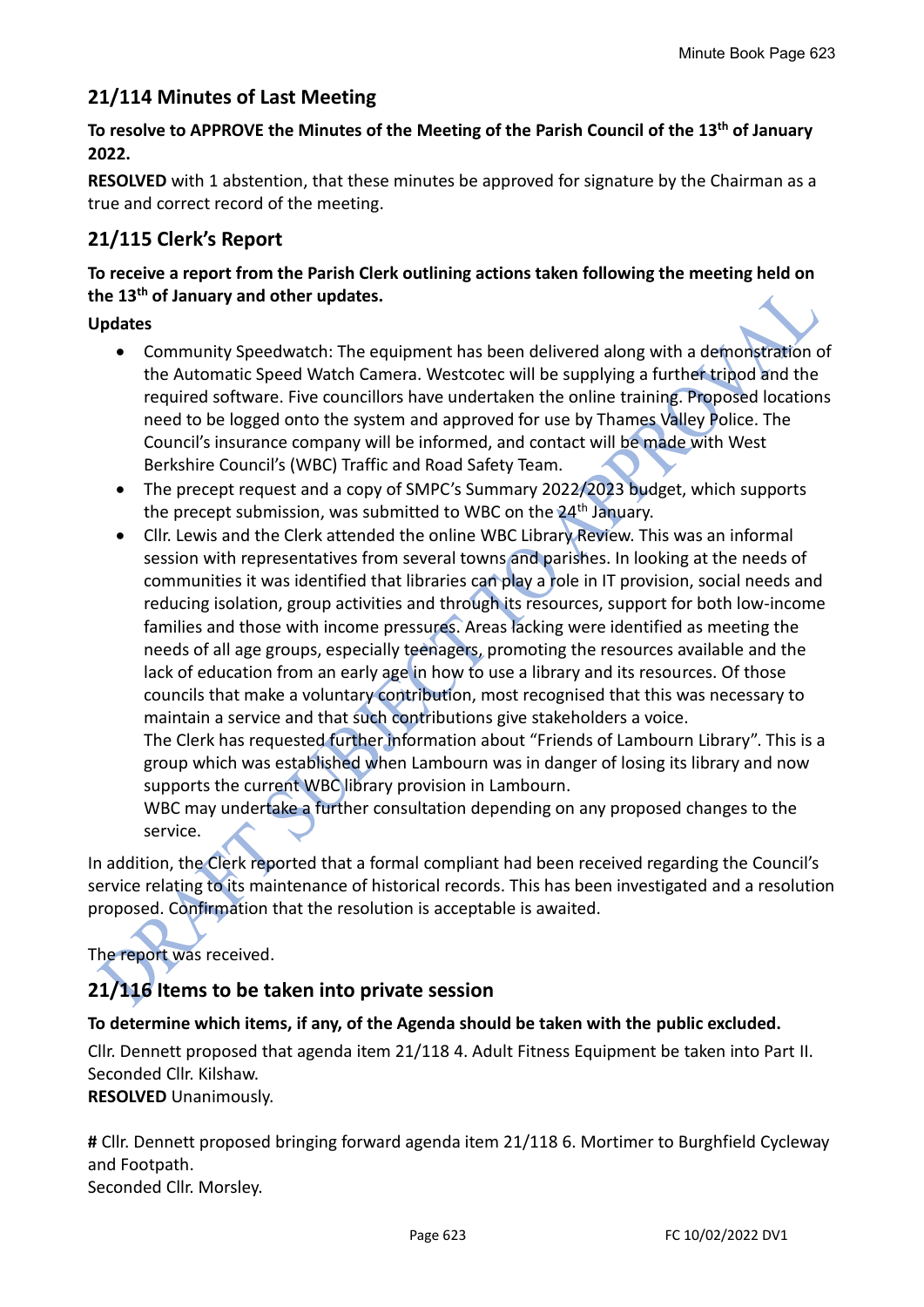#### **RESOLVED** unanimously.

# **21/117 Items for Consideration and Resolution**

#### **6. Mortimer to Burghfield Cycleway and Footpath**

# **To RESOLVE to authorise Ridge & Partners to commission Option 2 in the quote (Appendix 2) from Aspect Arboriculture at a price of £13075+VAT.**

Cllr. Morsley presented a report and confirmed that from a meeting held with WBC's Tree Officer, most of the work specified in Option 2 would be required for a planning application. The surveys will inform the detailed design of the path and assist with establishing the costs. Cllr. Morsley proposed the resolution.

Seconded Cllr. Kilshaw.

**RESOLVED** by majority vote.

# **21/118 Committee and Working Party/Group Reports**

#### **1. Planning Committee.**

There is ongoing correspondence with West Berkshire Council's (WBC) planning department regarding the lack of orange planning notices being displayed at the properties for which applications have been received.

#### **2. Climate and Environment Working Party.**

On the recommendation of the Working Party the Clerk and Chairman, under delegated powers, have approved joining the Greening Campaign. WBC will fund 50% of each phase and each phase costs £50. In addition, the Working Party are wanting to co-opt other members and are looking for sites for planting trees under a free scheme run by Greenham Trust.

# Cllr. Dennett proposed to bring forward agenda item 21/118 2. Queen's Platinum 70<sup>th</sup> Jubilee. Seconded Cllr. Kilshaw.

**RESOLVED** unanimously.

# **21/119 Items for Consideration and Resolution**

#### **2. Queen's Platinum 70th Jubilee**

- **c. To consider other matters arising in respect of the event and RESOLVE further decisions to be taken and associated budget if applicable.**
	- **I. Friday evening event.**

Cllr. Kilshaw spoke as a member of the public and gave a summary of the planned evening event which is being run along the lines of Moulin Rouge ("Moulin Mortimer"). Aspects surrounding the event were discussed and clarified. Mortimer Music Live are organising and overseeing the event.

#### **II. Additional seed fund requirement of**

It was noted that £5,000 had been omitted from the agenda. Cllr. Beard confirmed that due to an increase in prices there has been an overspending on predicted costs. Additional income is still being sought from sponsorship and costs are being saved by obtaining hired equipment at low/negligible costs. Income from the event itself has not yet been taken into account.

Cllr. Dennett proposed an additional funding of £5,000. Seconded Cllr. Kilshaw.

**RESOLVED** with one abstention.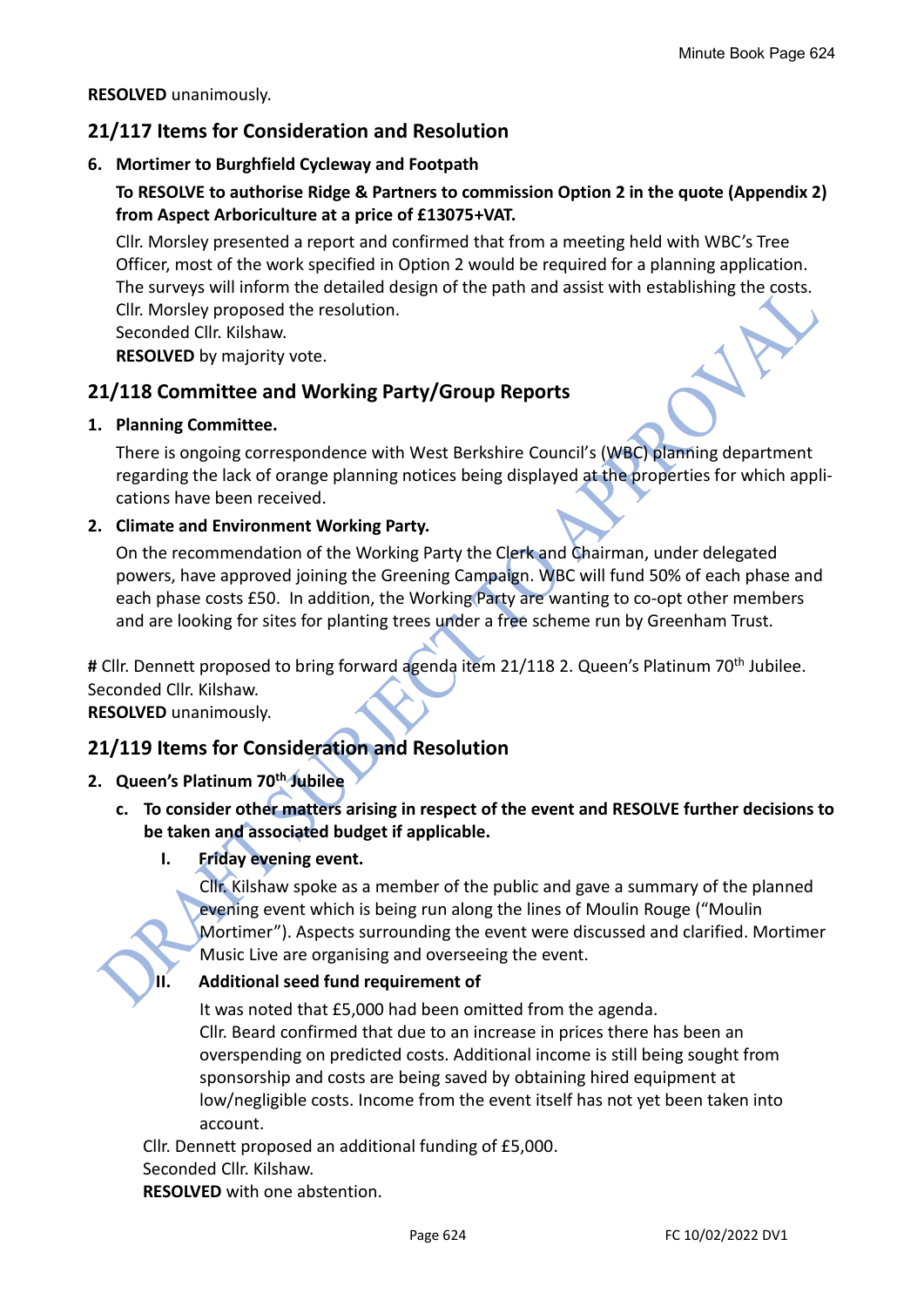It was confirmed that the original agreement was that the Council shall be reimbursed for any seed funding prior to excess funds from the event being donated to charitable causes and local organisations.

**#** Cllr. Field left at 20:50.

# **21/120 Committee and Working Party/Group Reports cont.**

#### **3. Communications Working Party.**

Cllr Morsley has resigned from the Working Party. The Working Party met on Tuesday the 8<sup>th</sup> of February and will be holding a further meeting to consider the next newsletter.

**4. The Strategy Working Party.**

The Working Party met on Monday the 24<sup>th</sup> of January and reviewed updates to the fitness equipment and tumulus and considered future projects in relation to predicted CIL funding.

**5. The Street Footway Widening Working Party.**

A meeting with WBC has been arranged for Wednesday the  $16<sup>th</sup>$  of February.

# **21/121 Items for Consideration and Resolution**

- **1. Neighbourhood Plan**
- **a. To receive and ENDORSE a written report from the Neighbourhood Plan Steering Group (NPSG).**

Report ref. 21-118 1a was received on the Reserved Land and Communications. No report was received on the new Neighbourhood Plan.

#### **2. Queen's Platinum 70th Jubilee**

**a. To RECEIVE a written report and budgetary status from the Queen's Platinum 70th Jubilee working party.**

No written report was received. The Working Party minutes, and budgetary status were circulated with the meeting papers.

- **b. To RECEIVE a report on decisions taken under delegated powers.**
- Report ref. 21-118 2b was circulated with the meeting papers.
- **c. To consider other matters arising in respect of the event and RESOLVE further decisions to be taken and associated budget if applicable.**
	- **I. Friday evening event.**

**II. Additional seed fund requirement of £**

It was noted that £5,000 had been omitted from the agenda.

Minuted above.

#### **3. Annual Parish Meeting**

#### **To consider and agree the format of the Annual Parish Meeting.**

The Annual Parish meeting is booked for Monday the 25<sup>th</sup> of April. The following was agreed:

- Foudry Brook: To invite Richard Aylard, Sustainability Director, Thames Water, to attend to provide further information and answer question.
- Community Speedwatch: provide update and further information.
- Greening Campaign: provide update and further information.
- Neighbourhood Plan: provide update and further information.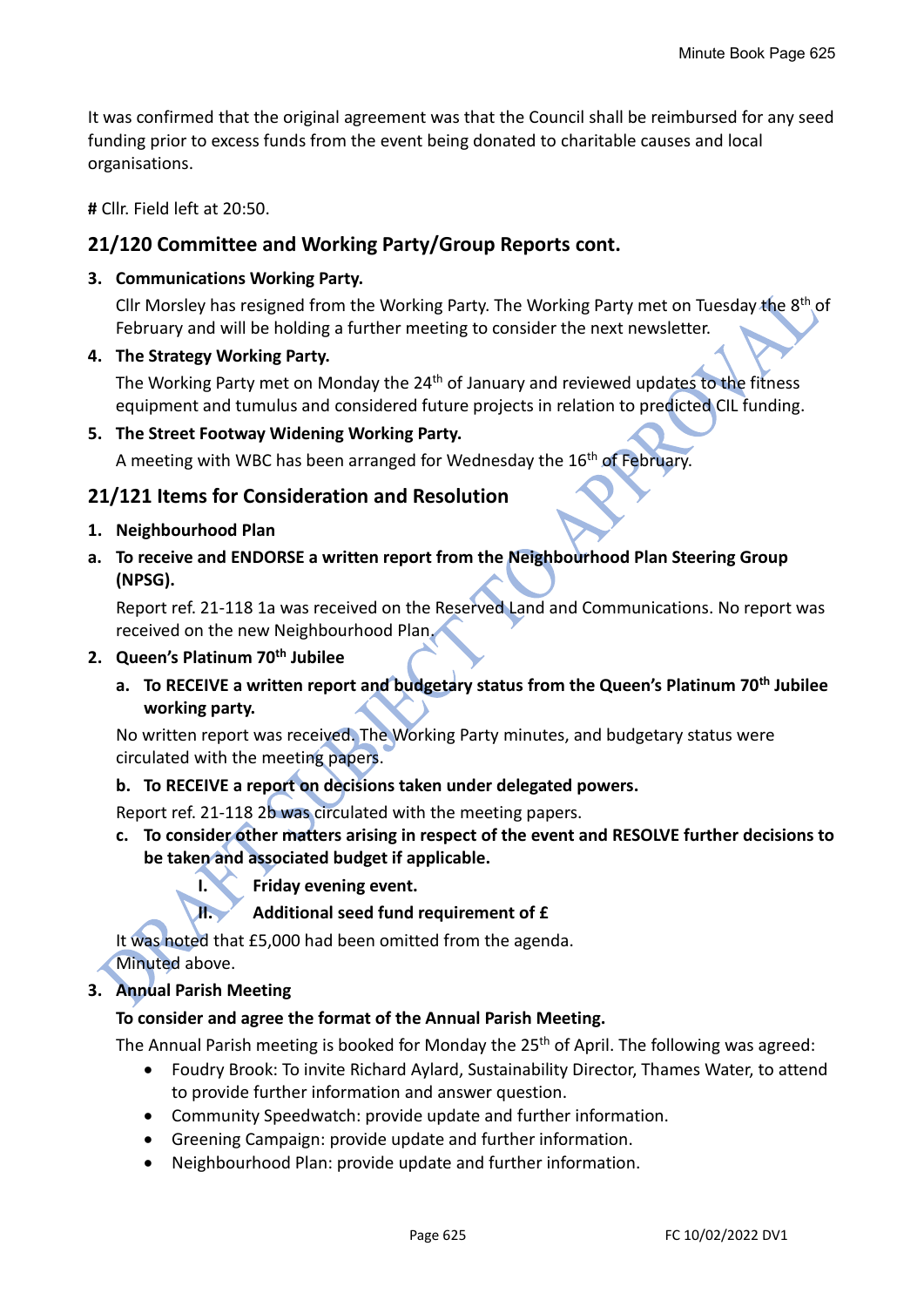#### **4. Adult Fitness Equipment**

**To consider the quotes received and resolve the selection of the supplier and costs of adult fitness equipment and its installation on the Fairground.**

Minuted at Part II.

#### **5. Foudry Response**

#### **To receive an update and agree any further actions.**

Cllr. Dennett confirmed a response has been received from Richard Aylard, Sustainability Director, Thames Water, giving apologies for the delay in responding and summarising the current situation and confirming there are long term plans to rectify the issue. Burgfield Common suffers with a similar issue but, due to the surcharging of sewer manholes and the more immediate impact on customers' toilet use, has been prioritsed as more urgent.

#### **6. Mortimer to Burghfield Cycleway and Footpath**

**To RESOLVE to authorise Ridge & Partners to commission Option 2 in the quote (Appendix 2) from Aspect Arboriculture at a price of £13075 +VAT. place.**

Minuted above.

**#** Cllr. Bridgman arrived at 20:55

**#** Cllr. Beard left at 21:00

**#** Cllr. Dennett proposed the meeting should continue beyond 21:30 if needed.

Seconded by Cllr. Morsley.

**RESOLVED** unanimously.

#### **7. Roads, Footpaths and Commons Committee Budget**

#### **To resolve the virement of £1,750 from the budget currently earmarked for roads work to:**

**a. £500 for West End Road car park works.**

**b. £1,250 for Windmill Common Tree Works.**

The need for the virement was discussed. Cllr. Lewis proposed the resolution. Seconded by Cllr. Morsley. **RESOLVED** by majority vote.

#### **8. St Mary's Church - MD**

### **To consider the request for financial assistance and resolve to make a grant for the grounds maintenance of £2,400.**

Cllr. Dennett proposed a grant of £2,400 be awarded to St Mary's Church which should be held as restricted funds for grounds maintenance.

Seconded by Cllr. Lock.

**RESOLVED** unanimously.

#### **9. Full Variation Application - MD**

#### **To consider the variation in licence for Martin McColl Ltd (McColls) and resolve any comments/objections/representations to be submitted to West Berkshire Council licensing.**

The proposed changes were discussed.

Cllr Bridgman proposed the Council writes a letter of recommendation supporting the variation in license.

Seconded by Cllr. Kilshaw.

**RESOLVED** unanimously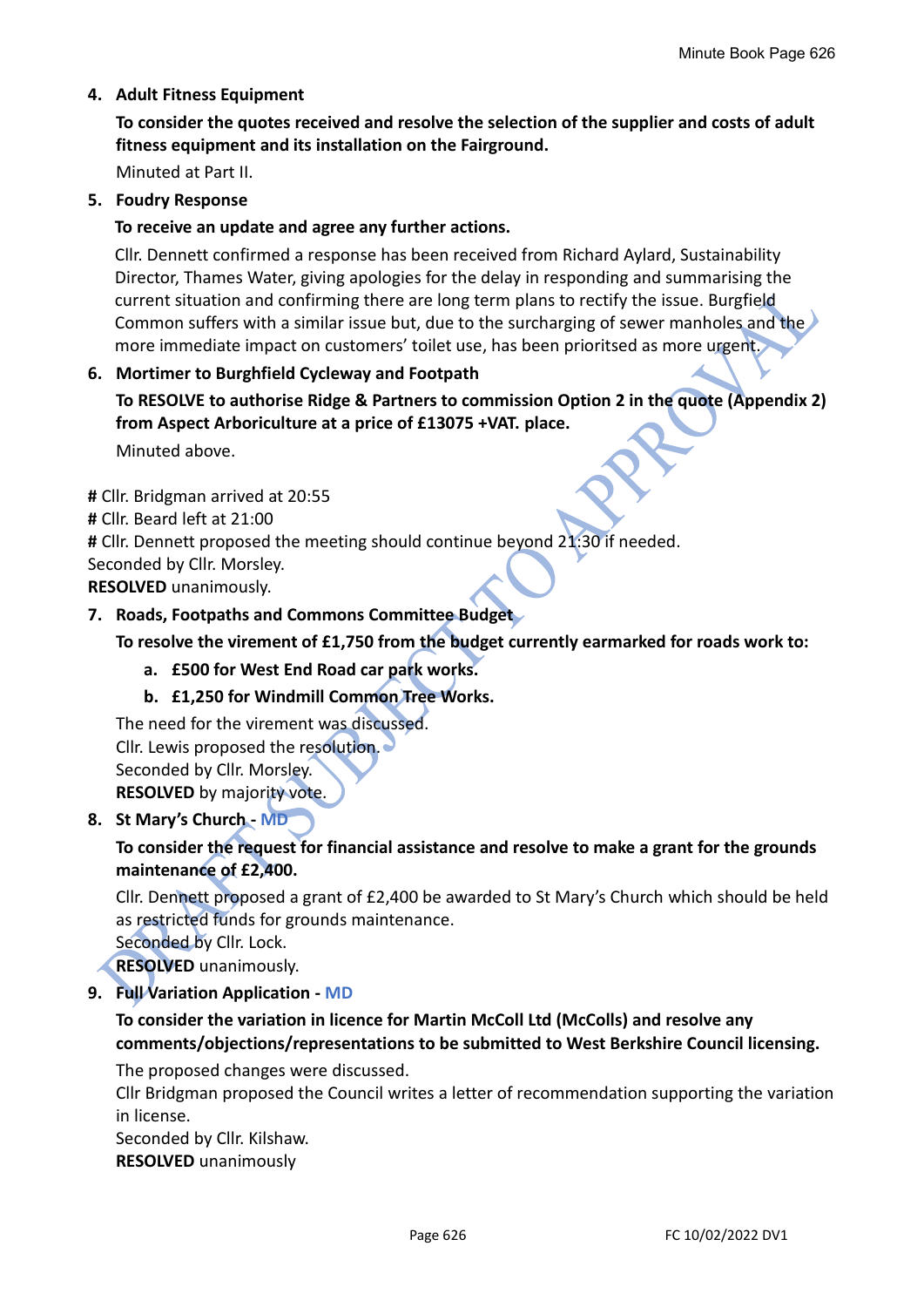#### **10. Grounds Maintenance - SH**

**To consider the quotes received and resolve the selection of the contractor or contractors for undertaking the grounds maintenance of the Fairground, Council Cemetery and Pillbox.**

Not discussed due to lack of quotes.

### **21/122 Finance**

**1. Accounts to the 31st of December 2021**

**To receive and APPROVE the Income and Expenditure Report to the 30 November 2021 and the Balance Sheet as of that date.** 

The financial reports ref. 21-119 1.0, 1.1 and 1.2 were received. Proposed by Cllr. Dennett. Seconded by Cllr. Kilshaw. **APPROVED** unanimously.

#### **2. Payments made with authorisation of Chairman/Vice-Chairman**

#### **To receive and note summary of payments:**

| Item | <b>Payee Details</b>                                         | Amount    |
|------|--------------------------------------------------------------|-----------|
|      | 1. Salaries (Month 10 - January 2022)                        | £3,957.58 |
|      | 2. HMRC - PAYE & NI for Month 10                             | £1,068.90 |
|      | 3. Tadley Funeralcare - Refund for fee sent to SMPC in error | £ 224.00  |

The payments were received and noted.

#### **3. Accounts for Payment**

#### **To receive and APPROVE items of expenditure:**

| Item | <b>Payee Details</b>                                                  | <b>Amount</b> |
|------|-----------------------------------------------------------------------|---------------|
| 1.   | Tactical Facilities - Final pillbox grass cut - inc. VAT              | £33.60        |
|      | 2. David Sturt - SMPC & NP IT Support December                        | £90.00        |
| 3.   | Dads Shop - Green refuse bags, anti-climb paint black - inc.<br>VAT   | £ 26.93       |
| 4.   | CIA Fire & Security - LTA Access Gate Control 2022-2023 -<br>inc. VAT | £763.20       |
|      | 5. $AES$ – new sign for height barrier – inc. VAT                     | £226.80       |
|      | 6. Survey Monkey - 2022 subscription renewal [SMPC Card]              | £320.00       |
|      | 7. Amazon – anti-climb paint warning signs [SMPC Card]                | £42.24        |
| 8.   | Google Cloud EMEA - January cloud storage [SMPC Card]                 | £0.36         |
| 9.   | Lloyds MultiPay Card – monthly fee (December 2021) [SMPC]<br>Card]    | £3.00         |
|      | 10. SUEZ – Fairground Recycling January 2022 – inc. VAT [DD]          | £83.81        |
|      | 11. Smart Pensions Ltd - Monthly fee (January 2022) [DD]              | £18.00        |
|      | 12. EE – mobile phone plan charges – inc. VAT [DD]                    | £ 24.00       |

Proposed by Cllr. Dennett.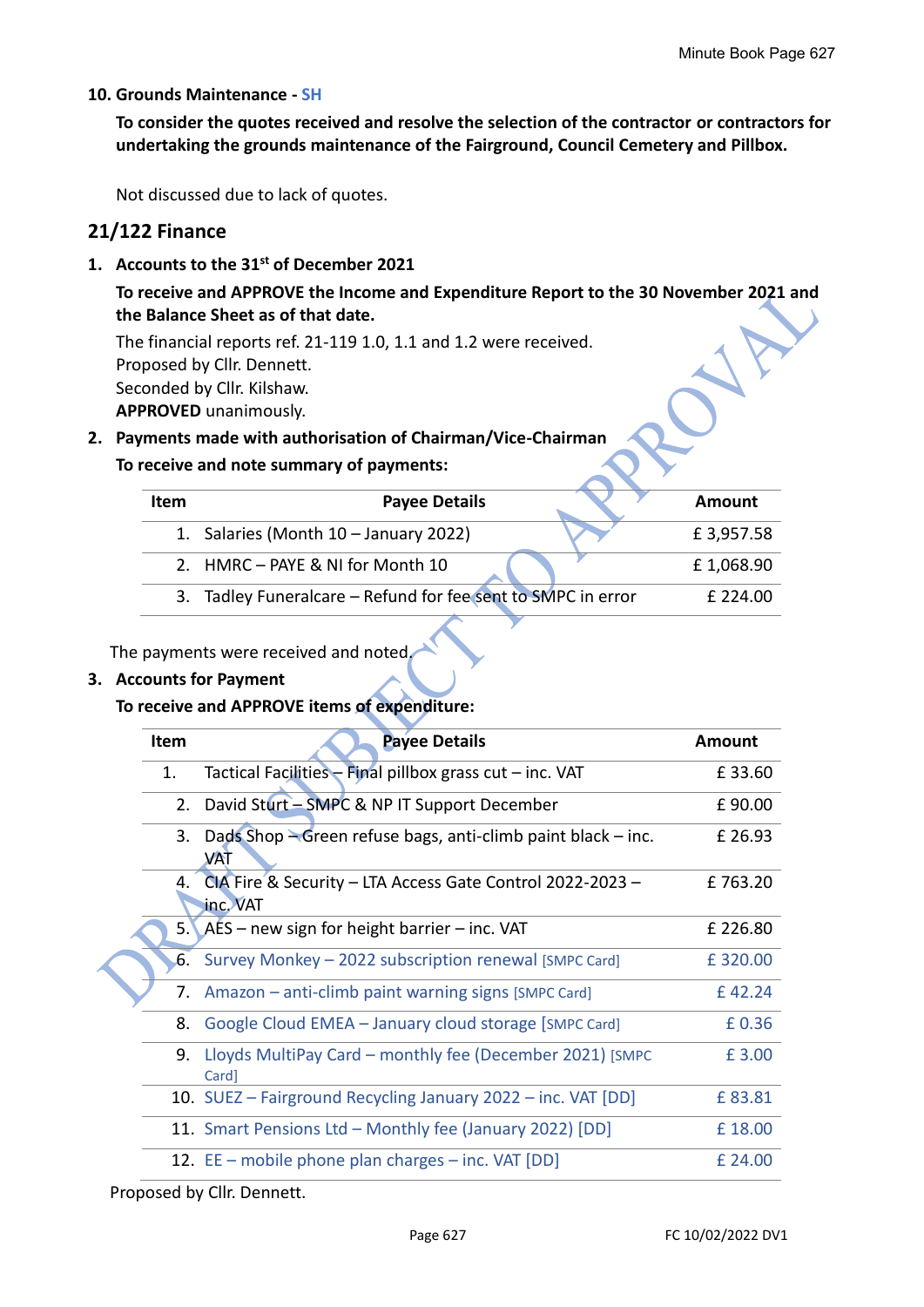Seconded by Cllr. Kilshaw. **RESOLVED** unanimously.

# **21/123 Items for information only**

- **1. To note the meetings that have taken place of the following committees:**
	- **a. Roads, Footpaths and Commons – 25/01/2022**

### **b. Planning – 27/01/2022**

Cllr. Bridgman confirmed that the issue with the orange notices is being addressed by WBC officers.

The meetings were noted.

#### **2. District Councillor Reports**

Dist. Cllr. Bridgman's report ref. 21-120 2 was received. Cllr. Bridgman confirmed the plastic recycling pilot is continuing but will not be added to the kerbside collection.

#### **3. Correspondence**

| <b>Item</b> | <b>Details</b>                                                                                              |
|-------------|-------------------------------------------------------------------------------------------------------------|
| 1.          | Charity Scope: Seeking new location(s) for textile recycling banks.                                         |
| 2.          | The Hurst Singers: Enquiring about a grant towards their costs.                                             |
| 3.          | Big Heart Tree Care: A tree surgery company providing details of their spon-<br>sored tree planting scheme. |
| 4.          | Newbury Weekly News: Introductory email from their new Villages Reporter,<br>Cameron Blackshaw.             |
| 5.          | West Berkshire Council (WBC): Information regarding reviewing or setting up a<br>Community Emergency Plan.  |
|             |                                                                                                             |

Further correspondence was confirmed as follows:

- West Berkshire Heritage Forum: Invitation to attend the AGM taking place on Wednesday the 23<sup>rd</sup> of February at 7pm.
- WBC: Notification that the WBC Parish Climate Forum will be taking place on the 16<sup>th</sup> of March at 12.30pm.

The correspondence was received.

#### **4. Planning decisions and information from West Berkshire Council**

**21/02660/HOUSE: 12 The Avenue, Mortimer Common, Reading, West Berkshire, RG7 3QY Single storey rear extension and first floor chalet bungalow extension with addition of front porch.**

#### **GRANTED** – 13 January 2022

The rooflight windows at first floor level in the south elevation shall be fitted with obscure glass before the development hereby permitted is occupied. The obscure glazing shall be permanently retained in that condition thereafter. No windows/dormer windows shall be constructed at first floor level on the side elevations of the development hereby permitted, without planning permission. The Parish Council's comments are noted, however, the Highways Authority had no issues with the scheme and haven't request-ed a parking layout drawing. Adequate space is available to the front of the dwelling as noted by the Parish Council. **SMPC Comments:** No objection. However, the Committee points out that the proposed floor plan of the ground floor shows a dotted line in front of the existing bay window (bottom left of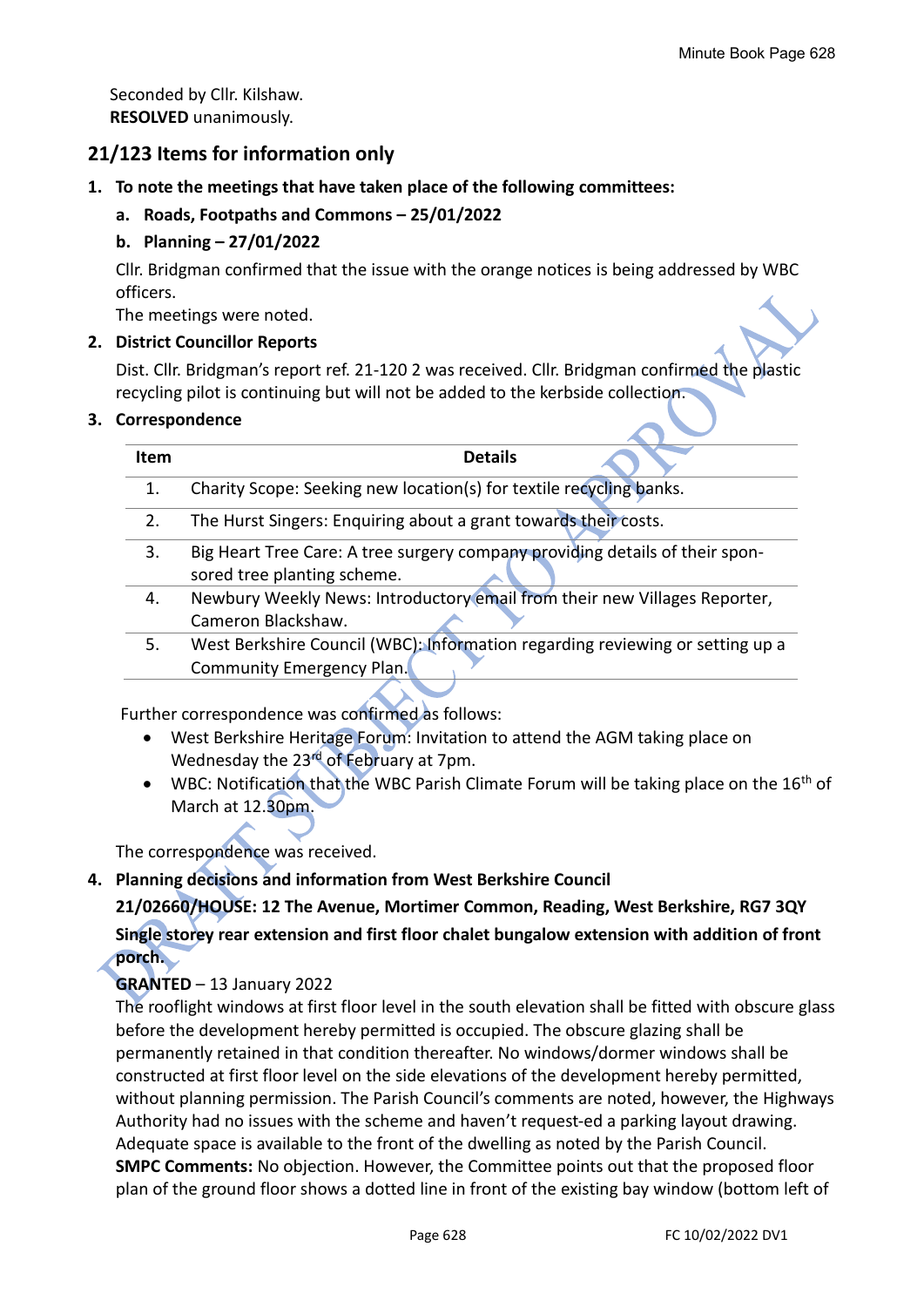plan). This is not shown on the existing floor plan. It is not clear what is proposed in this part of the building to the left of the new porch. The plans create an additional bedroom (from 2 to 3) and therefore requires additional car parking. The site is large enough to accommodate this but no parking layout has been submitted.

# **21/02907/HOUSE: 58 The Avenue, Mortimer Common, Reading, West Berkshire, RG7 3QX Demolition of existing garage, Proposed Rear and Side extension with Linked two bay garage. GRANTED** – 13 January 2022.

**SMPC Comments**: No objections but the Committee would like:

- Confirmation that no CIL is due.
- Confirmation that the vegetation on the western side of the property boundary will not be adversely affected by the development.
- A condition that the garage/store/gym building does not become a separate dwelling in the future.

**21/03036/PASSHE: 30 Leighfield, Mortimer Common, Reading, West Berkshire, RG7 3TT Demolition of a single storey rear extension. New single storey rear extension 5.30m beyond rear wall x 3.10m maximum height x 3.00m at eaves.**

**Planning Permission NOT REQUIRED** – 13 January 2022

# **21/02985/HOUSE: 5 Windmill Road, Mortimer Common, Reading, West Berkshire RG7 3RN**

**Garden Room.**

**GRANTED** – 21 January 2022 **SMPC Comments**: No objections.

# **21/02863/HOUSE: 72 Windmill Road, Mortimer Common, Reading, West Berkshire RG7 3RL Retrospective entrance gates.**

# **GRANTS RETROSPECTIVE** – 1 February 2022

**SMPC Comments**: The Committee noted that these gates had been in situ for a while already and had no objections in principal but agreed they were not in keeping with the street scene. Had this not been a retrospective application, the Committee would have objected on these grounds.

#### **Updated Comments** on 17.12.2021:

Please note that in considering the minutes of the Planning Committee held on the 25<sup>th</sup> November 2021, for clarity, members of the Committee agreed to amend the comment regarding the above planning application as follows:

Were this a correctly timed (i.e. before the gates were installed) application, the Committee might have been mindful to object on the basis of not in keeping with the street scene, as it would not wish to see such gates all the way along the road. As the gates have been in situ for over a year with no one calling them to the Committee's attention, the Committee has no objection to permission being granted in this case. This does not set a precedent.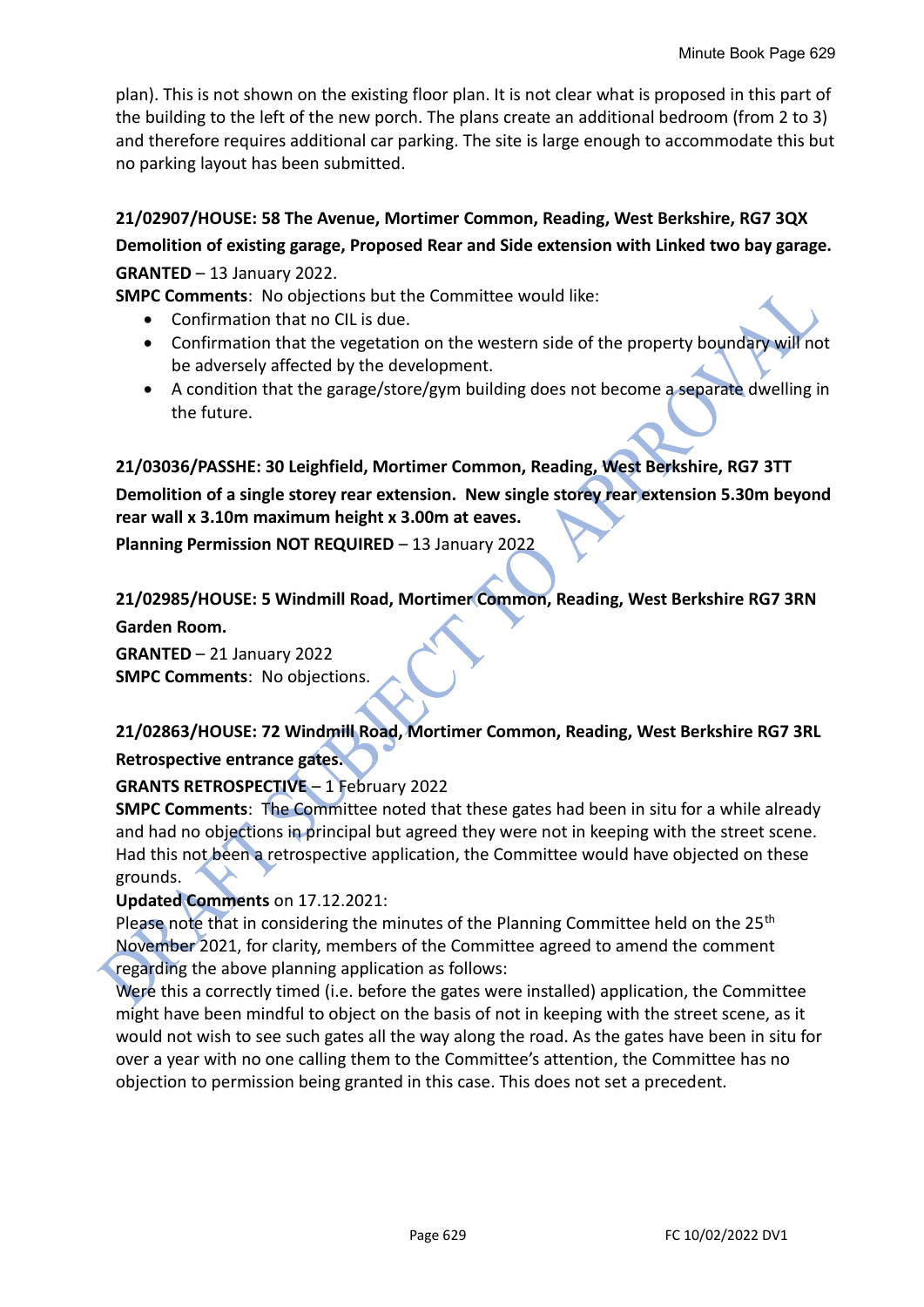#### **21/03100/HOUSE: Oakleaves, The Street, Mortimer Common, Reading, West Berkshire RG7 3RN**

#### **Garden Room.**

**GRANTED** – 2 February 2022 (includes Condition 4 relating to tree protection) **SMPC Comments**: No objections but the Committee would like to query whether the large oak tree observed at the front of the property was within falling distance of the dwelling as this was not mentioned in section 6 of the application form.

#### **21/03274/TELE28: Street Record 1, Longmoor Lane, Mortimer Common, Reading, West Berkshire**

The Electronic Communications Code (Conditions and restrictions) (Amendment) Regulations 2017 – BT intends to install fixed line broadband electronic communications apparatus. (restore service to Bridge Farm location)

**NOT REQUIRED** – 26 January 2022

#### **21/03275/TELE28: Street Record 2, Longmoor Lane, Mortimer Common, Reading, West Berkshire**

The Electronic Communications Code (Conditions and restrictions) (Amendment) Regulations 2017 – BT intends to install fixed line broadband electronic communications apparatus. (restore service to Bridge Farm location)

**NOT REQUIRED** – 26 January 2022

### **21/02347/RESMAJ: Land South of Tower Gardens, The Street, Mortimer Common, Reading, West Berkshire**

**Approval of Reserved matters for details of the appearance, landscaping, and scale of the approved residential development for Phase 2a comprising 16 houses including affordable housing and associated landscaping. Reserved Matters is submitted pursuant to the Outline Planning Permission 17/03004/OUTMAJ as varied by the S73 Application 19/00981/OUTMAJ)**

#### **GRANTED** – 4 February 2022

**SMPC Comments**: The Committee reviewed the drawings and plans and had no objections in principle. Overall, the details were as expected from the earlier outline application.

The planning decisions were received.

#### **5. Neighbourhood Action Group Report**

Cllr, Wells gave an update on the crime figures for Mortimer which are currently low.

#### **6. Health and Safety**

The weekly RoSPA reports have been undertaken. The quarterly play equipment maintenance inspection has been completed and the report is awaited.

#### **7. Minor Matters**

No reports made.